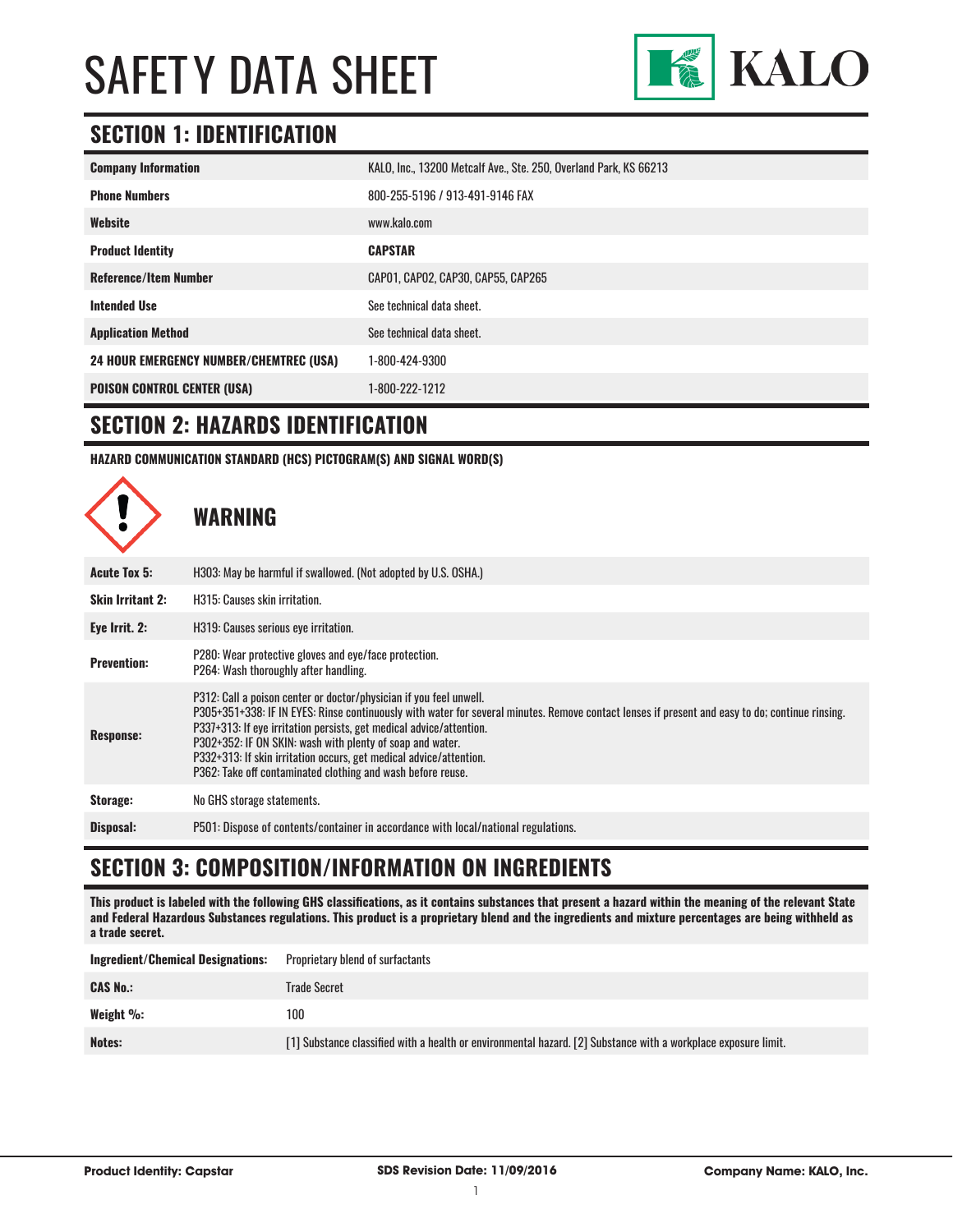

#### **SECTION 4: FIRST AID MEASURES**

#### **[DESCRIPTIONS]**

| General:           | In all cases of doubt, or when symptoms persist, seek medical attention. Never give anything by mouth to an unconscious person.                                                                                                         |
|--------------------|-----------------------------------------------------------------------------------------------------------------------------------------------------------------------------------------------------------------------------------------|
| <b>Inhalation:</b> | Remove to fresh air. Keep patient warm and at rest. If breathing is irregular or stopped, give artificial respiration. If unconscious, place in the recovery<br>position and obtain immediate medical attention. Give nothing by mouth. |
| Eyes:              | Irrigate copiously with clean fresh water for at least 10 minutes, holding the eyelids apart and seek medical attention.                                                                                                                |
| Skin:              | Remove contaminated clothing. Wash skin thoroughly with soap and water or use a recognized skin cleanser. Do NOT use solvents or thinners.                                                                                              |
| <b>Ingestion:</b>  | If accidentally swallowed, obtain immediate medical attention. Keep at rest, Do NOT induce vomiting.                                                                                                                                    |
|                    | [MOST IMPORTANT SYMPTOMS AND EFFECTS, BOTH ACUTE AND DELAYED]                                                                                                                                                                           |
| Overview:          | No adverse symptoms or effects anticipated under normal handling conditions. See Section 2 for further details.                                                                                                                         |
| Eyes:              | Causes serious eye irritation.                                                                                                                                                                                                          |
| Skin:              | Causes skin irritation.                                                                                                                                                                                                                 |
| Ingestion:         | May be harmful if swallowed. (Not adopted by U.S. OSHA.)                                                                                                                                                                                |

### **SECTION 5: FIREFIGHTING MEASURES**

| <b>Extinguishing Media:</b>     | Recommended extinguishing media: alcohol resistant foam, CO <sup>2</sup> , powder, water spray. Do not use water jet.                                                                                                                                                                                                                                  |
|---------------------------------|--------------------------------------------------------------------------------------------------------------------------------------------------------------------------------------------------------------------------------------------------------------------------------------------------------------------------------------------------------|
| <b>Special Hazards:</b>         | Combustion may yield smoke, carbon monoxide, and other products of incomplete combustion. Oxides of sulfur, nitrogen or phosphorus may<br>also be formed.                                                                                                                                                                                              |
| <b>Advice For Firefighters:</b> | Evacuate area. Prevent contamination from run-off of adjacent areas, streams, drinking water and sewers. Do not flush down sewers or other<br>drainage systems. Exposed firefighters must wear standard protective equipment and in enclosed areas self-contained breathing apparatus.<br>Use water-spray to cool fire-exposed surfaces and personnel. |

# **SECTION 6: ACCIDENTAL RELEASE MEASURES**

| <b>Precautions/Procedures:</b>                                         | Keep all sources of ignition away from spill/release. In case of a major spill or spillage in a confined space evacuate the area and<br>check vapor levels.                                                                                                                                                                                                                                                                                                                                                                                                                                                                                                               |
|------------------------------------------------------------------------|---------------------------------------------------------------------------------------------------------------------------------------------------------------------------------------------------------------------------------------------------------------------------------------------------------------------------------------------------------------------------------------------------------------------------------------------------------------------------------------------------------------------------------------------------------------------------------------------------------------------------------------------------------------------------|
| <b>Environmental Precautions:</b>                                      | Do not allow spills to enter drains or water courses.                                                                                                                                                                                                                                                                                                                                                                                                                                                                                                                                                                                                                     |
| <b>Methods and Material For</b><br><b>Containment and Cleaning Up:</b> | Ventilate the area and avoid breathing vapors. Take the personal protective measures listed in Section 8. Contain and absorb spillage<br>with non-combustible materials (e.g. sand/earth/vermiculite). Place in closed containers outside buildings and dispose of according<br>to the Waste Regulations (see Section 13). Clean, preferably with a detergent. Do not use solvents. Do not allow spills to enter drains<br>or water courses. If drains, sewers, streams or lakes are contaminated, inform the local water company immediately. In the case of<br>contamination of rivers, streams, or lakes, the Environmental Protection Agency should also be informed. |

#### **SECTION 7: HANDLING AND STORAGE**

| <b>Precautions For Safe Handling:</b> | Do not get in eyes, on skin, or on clothing. Do not breathe vapors or mists. Keep container closed. Use only with adequate<br>ventilation. Use good personal hygiene practices. Wash hands before eating, drinking, smoking. Remove contaminated clothing and<br>wash before reuse. Destroy contaminated belts and shoes and other items that cannot be decontaminated.<br>See Section 2 for further details. |
|---------------------------------------|---------------------------------------------------------------------------------------------------------------------------------------------------------------------------------------------------------------------------------------------------------------------------------------------------------------------------------------------------------------------------------------------------------------|
| <b>Conditions For Safe Storage:</b>   | Store in tightly closed containers in dry, well-ventilated area, away from excessive heat and incompatibles.<br>See Section 2 for further details.                                                                                                                                                                                                                                                            |
| <b>Incompatible Materials:</b>        | Oxidizing agents, acids, alkalines, caustics, halogens, reactive chemicals.                                                                                                                                                                                                                                                                                                                                   |
| <b>Specific End Use(s):</b>           | See technical data sheet.                                                                                                                                                                                                                                                                                                                                                                                     |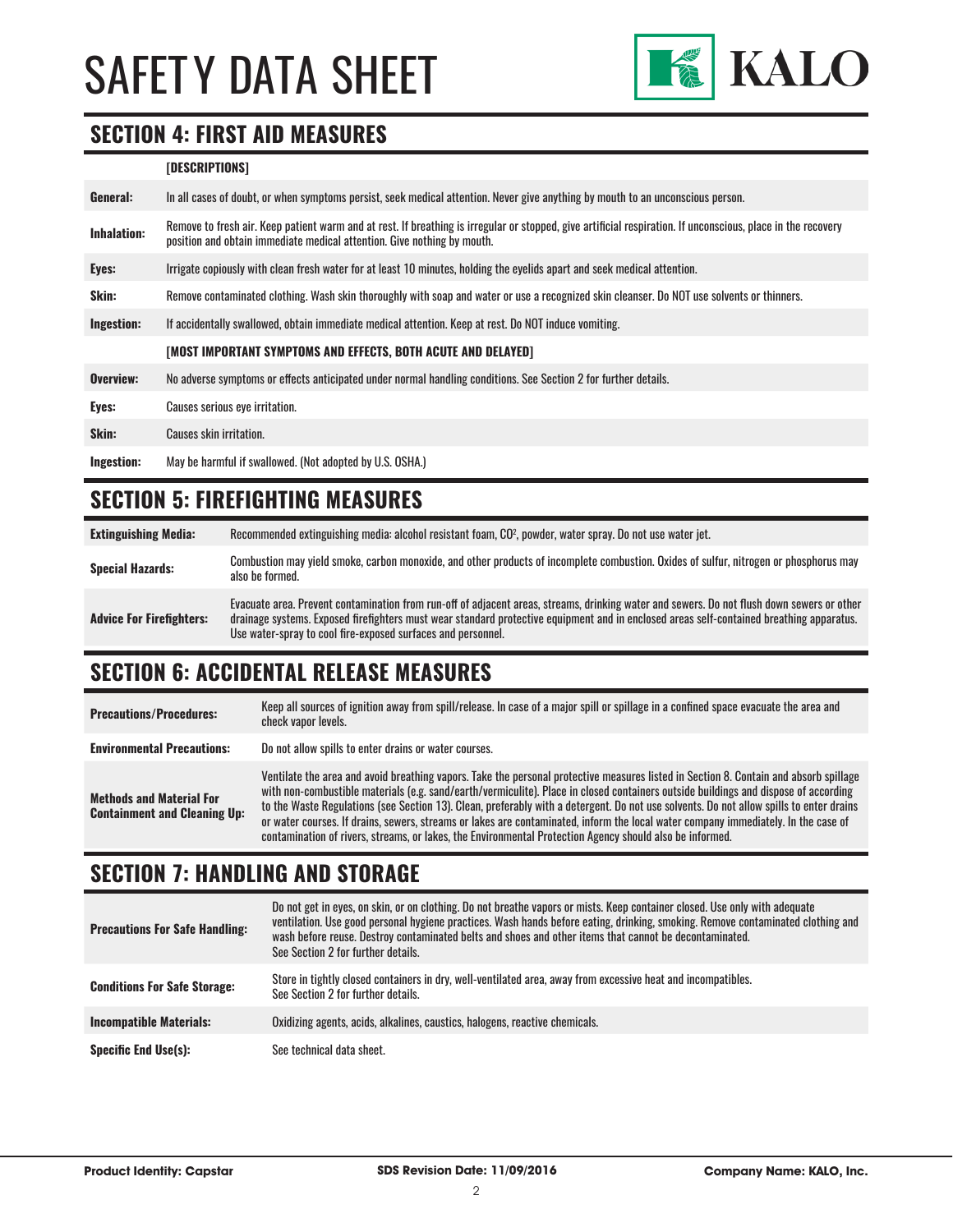

### **SECTION 8: EXPOSURE CONTROLS/PERSONAL PROTECTION**

| <b>Exposure Data:</b>        | This product contains the following ingredient with established limits for exposure.                                                                                                                                                                                                                                                   |                 |               |                                         |
|------------------------------|----------------------------------------------------------------------------------------------------------------------------------------------------------------------------------------------------------------------------------------------------------------------------------------------------------------------------------------|-----------------|---------------|-----------------------------------------|
|                              | <b>CAS No.</b>                                                                                                                                                                                                                                                                                                                         | Ingredient      | <b>Source</b> | <b>Value</b>                            |
|                              |                                                                                                                                                                                                                                                                                                                                        | 2-butoxyethanol | <b>OSHA</b>   | TWA: 50 ppm (240 mg/ $m^3$ ) [skin]     |
|                              | Proprietary                                                                                                                                                                                                                                                                                                                            |                 | ACGIH         | TWA: 20 ppm (revised 2003)              |
|                              |                                                                                                                                                                                                                                                                                                                                        |                 | NIOSH         | TWA: 5 ppm $(24 \text{ mg/m}^3)$ [skin] |
| <b>Carcinogen Data:</b>      | This product contains no ingredients that are suspected of being or known to be a carcinogen under OSHA, NTP or IARC.                                                                                                                                                                                                                  |                 |               |                                         |
|                              | <b>[EXPOSURE CONTROLS]</b>                                                                                                                                                                                                                                                                                                             |                 |               |                                         |
| <b>Respiratory:</b>          | If workers are exposed to concentrations above the exposure limit, they must use the appropriate certified respirators.                                                                                                                                                                                                                |                 |               |                                         |
| Eyes:                        | Wear safety eyewear (e.g. safety spectacles/goggles/visors) to protect against the splash of liquids.                                                                                                                                                                                                                                  |                 |               |                                         |
| Skin:                        | Overalls, which cover the body, arms, and legs, should be worn. Skin should not be exposed. All parts of the body should be washed after<br>contact.                                                                                                                                                                                   |                 |               |                                         |
| <b>Engineering Controls:</b> | Provide adequate ventilation. Where reasonably practicable, this should be achieved by the use of local exhaust ventilation and good general<br>extraction. If these are not sufficient to maintain concentrations of particulates, and any vapor below occupational exposure limits, suitable<br>respiratory protection must be worn. |                 |               |                                         |
| <b>Other Work Practices:</b> | See technical data sheet.                                                                                                                                                                                                                                                                                                              |                 |               |                                         |

#### **SECTION 9: PHYSICAL AND CHEMICAL PROPERTIES**

| Appearance:                                       | <b>Clear Pale Yellow Liquid</b>                      |
|---------------------------------------------------|------------------------------------------------------|
| Odor:                                             | Mild                                                 |
| <b>Odor Threshold:</b>                            | <b>Not Measured</b>                                  |
| pH:                                               | $2.5 - 4.0$                                          |
| <b>Specific Gravity:</b>                          | $1.01 - 1.03$                                        |
| <b>Flashpoint:</b>                                | >93º C / >200º F SETA Flash Closed Cup               |
| <b>Solubility in Water:</b>                       | <b>Not Measured</b>                                  |
| Viscosity (cSt):                                  | >20 @ 40°C                                           |
| $VOC\%$ :                                         | <b>Not Measured</b>                                  |
| <b>Vapor Pressure (Pa):</b>                       | <b>Not Measured</b>                                  |
| <b>Vapor Density:</b>                             | <b>Not Measured</b>                                  |
| <b>Melting/Freezing Points:</b>                   | <b>Not Measured</b>                                  |
| <b>Initial Boiling Point/Range:</b>               | No Established Limit (C) / Not Established Limit (F) |
| <b>Flammability (Solid,Gas):</b>                  | Not Applicable                                       |
| <b>Upper Flammability/Explosive Limits:</b>       | <b>Not Measured</b>                                  |
| <b>Lower Flammability/Explosive Limits:</b>       | <b>Not Measured</b>                                  |
| <b>Decomposition Temperature:</b>                 | <b>Not Measured</b>                                  |
| <b>Auto-Ignition Temperature:</b>                 | <b>Not Measured</b>                                  |
| Partition Co-Efficient n-octanol/water (Log Kow): | <b>Not Measured</b>                                  |
| <b>Evaporation Rate (Ether=1):</b>                | <b>Not Measured</b>                                  |
| Other:                                            | No other relevant information.                       |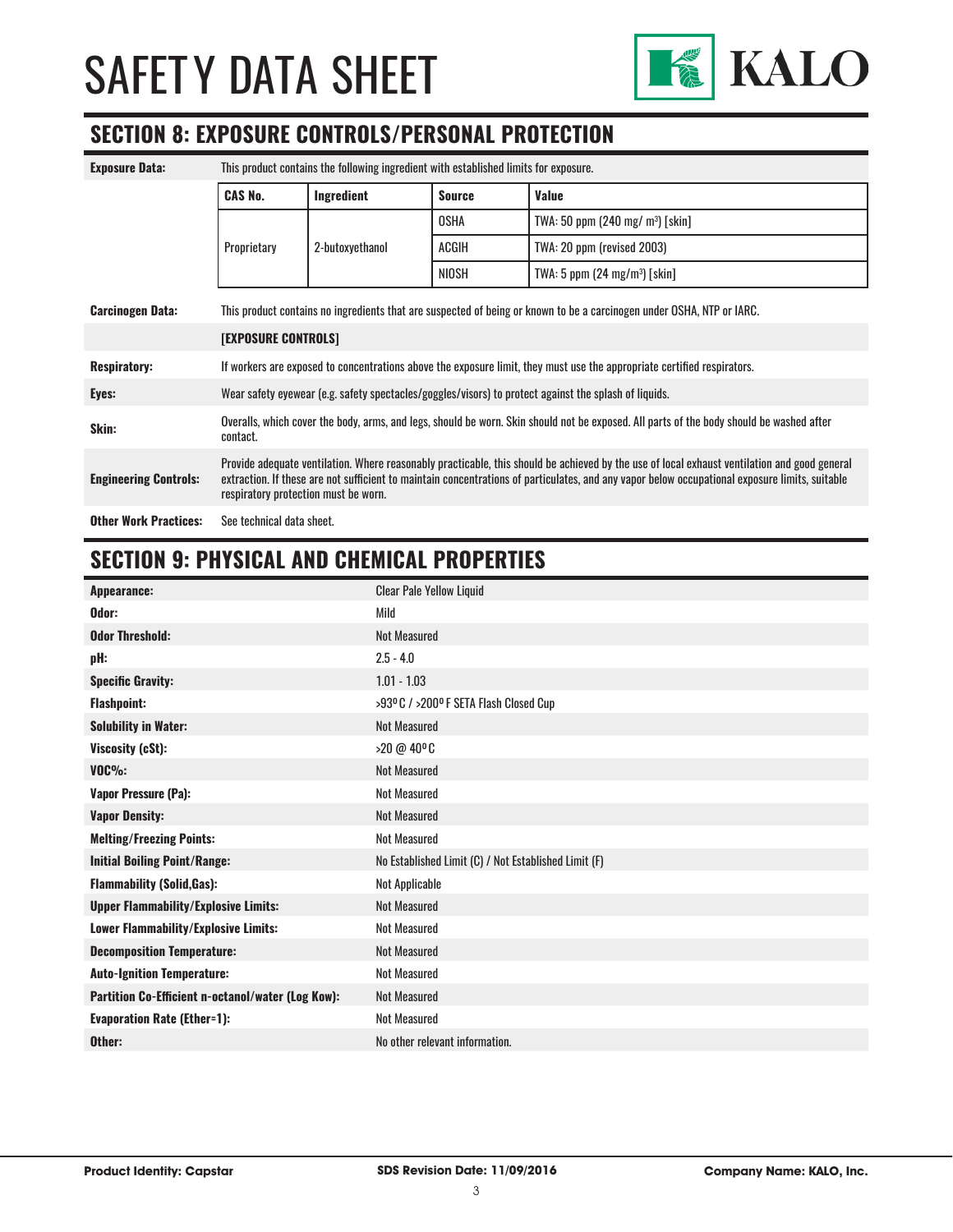

### **SECTION 10: STABILITY AND REACTIVITY**

| Reactivity:                              | Not chemically reactive.                                                                                |
|------------------------------------------|---------------------------------------------------------------------------------------------------------|
| <b>Chemical Stability:</b>               | Stable under normal ambient and anticipated conditions of use.                                          |
| <b>Hazardous Reactions:</b>              | Hazardous reactions not anticipated.                                                                    |
| <b>Conditions To Avoid:</b>              | Extended exposure to high temperatures can cause decomposition. Avoid all possible sources of ignition. |
| Incompatible Materials:                  | Oxidizing agents.                                                                                       |
| <b>Hazardous Decomposition Products:</b> | Not anticipated under normal conditions of use.                                                         |

# **SECTION 11: TOXICOLOGICAL INFORMATION**

| <b>ACUTE TOXICITY ESTIMATE</b>                                    |                                                          |                          |
|-------------------------------------------------------------------|----------------------------------------------------------|--------------------------|
| <b>Ingredients:</b>                                               | <b>Proprietary Blend of Surfactants</b>                  |                          |
| Oral LD50mg/kg:                                                   | 2,500.00/Category: 4                                     |                          |
| Skin LD50mg/kg:                                                   | >5,000.00/Category: NA                                   |                          |
| Inhalation Vapor/Dust/Mist LC50mg/L/4hr:                          | No Data Available                                        |                          |
| <b>ITEM</b>                                                       | <b>HAZARD</b>                                            | <b>CATEGORY</b>          |
| <b>Acute Toxicity (mouth):</b>                                    | May be harmful if swallowed. (Not adopted by U.S. OSHA.) | 5                        |
| <b>Acute Toxicity (skin):</b>                                     | <b>Not Applicable</b>                                    | $\overline{\phantom{a}}$ |
| <b>Acute Toxicity (inhalation):</b>                               | <b>Not Applicable</b>                                    | $\overline{\phantom{a}}$ |
| <b>Skin Corrosion/Irritation:</b>                                 | <b>Causes skin irritation.</b>                           | $\mathbf{2}$             |
| <b>Eye Damage/Irritation:</b>                                     | <b>Causes serious eye irritation</b>                     | $\mathbf 2$              |
| <b>Sensitization (respiratory):</b>                               | <b>Not Applicable</b>                                    | $\overline{\phantom{a}}$ |
| <b>Sensitization (skin):</b>                                      | <b>Not Applicable</b>                                    | $-$                      |
| <b>Germ Toxicity:</b>                                             | <b>Not Applicable</b>                                    | $-$                      |
| <b>Carcinogenicity:</b>                                           | <b>Not Applicable</b>                                    | $\overline{\phantom{m}}$ |
| <b>Reproductive Toxicity:</b>                                     | <b>Not Applicable</b>                                    | $\overline{\phantom{a}}$ |
| <b>Specific Target Organ Systemic Toxicity-Single Exposure:</b>   | <b>Not Applicable</b>                                    | $-$                      |
| <b>Specific Target Organ Systemic Toxicity-Repeated Exposure:</b> | <b>Not Applicable</b>                                    | --                       |
| <b>Aspiration Hazard:</b>                                         | <b>Not Applicable</b>                                    | $-$                      |

# **SECTION 12: ECOLOGICAL INFORMATION**

| <b>Aquatic Ecotoxicity:</b>            | Ecotoxocity studies have not been conducted on this preparation. |
|----------------------------------------|------------------------------------------------------------------|
| <b>Persistence and Degradability:</b>  | There is no data available on the preparation itself.            |
| <b>Bioaccumulative Potential:</b>      | Not measured.                                                    |
| <b>Mobility In Soil:</b>               | No data available.                                               |
| <b>Results of PBT and vPvB Assess:</b> | This product contains no PBT/vPvB chemicals.                     |
| <b>Other Adverse Effects:</b>          | No data available.                                               |